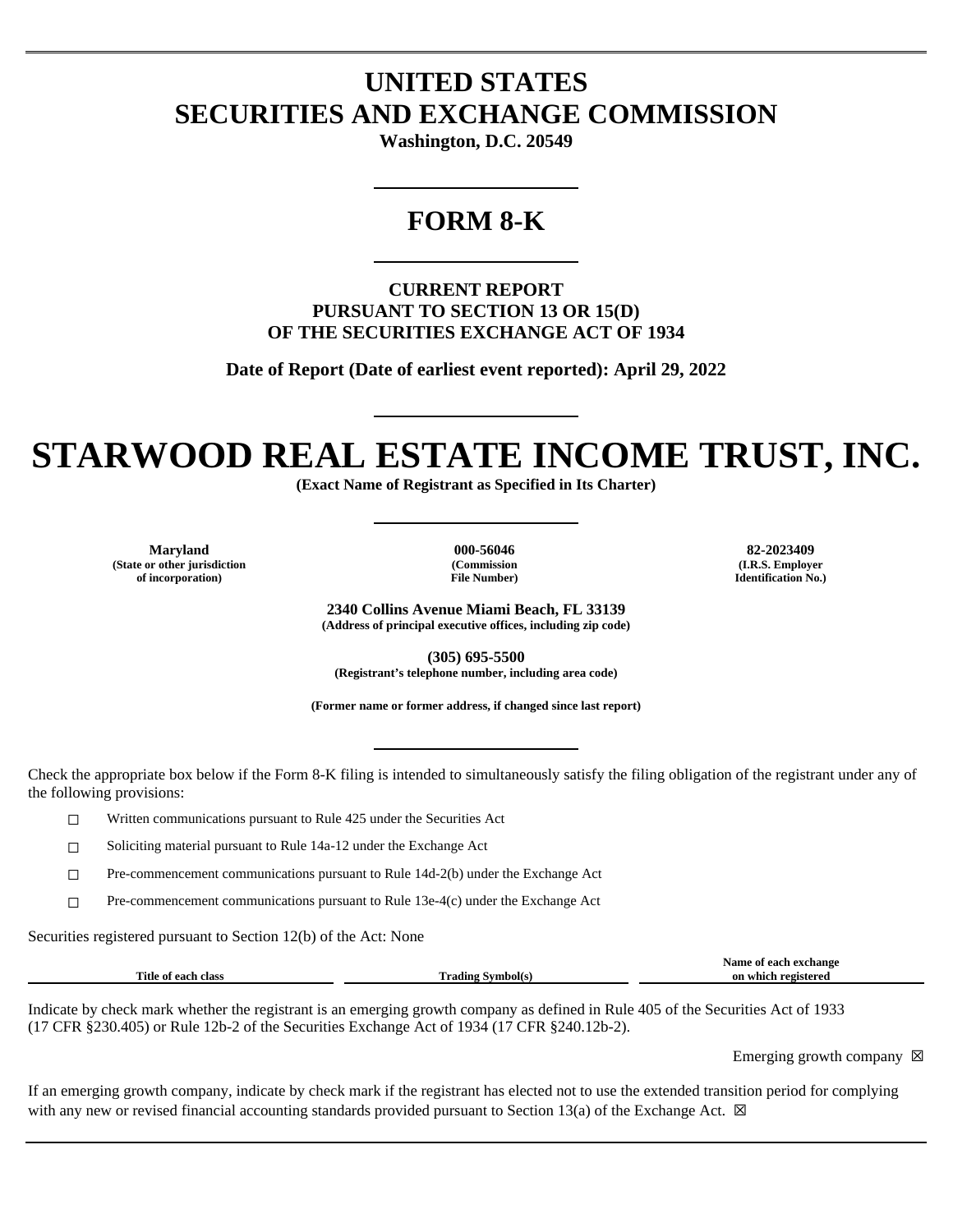#### **Item 8.01.Other Events.**

#### **April 2022 Distributions**

On April 29, 2022, Starwood Real Estate Income Trust, Inc. (the "Company") declared distributions for each class of its common stock in the amount per share set forth below:

|                             |                           | <b>Stockholder</b> |                      |        |                         |        |  |
|-----------------------------|---------------------------|--------------------|----------------------|--------|-------------------------|--------|--|
|                             | <b>Gross Distribution</b> |                    | <b>Servicing Fee</b> |        | <b>Net Distribution</b> |        |  |
| <b>Class I Common Stock</b> |                           | 0.1035             |                      | 0.0000 |                         | 0.1035 |  |
| Class D Common Stock        |                           | 0.1035             | ſ\$                  | 0.0055 |                         | 0.0980 |  |
| Class T Common Stock        |                           | 0.1035             | (S)                  | 0.0190 |                         | 0.0845 |  |
| Class S Common Stock        |                           | 0.1035             | ß)                   | 0.0190 |                         | 0.0845 |  |

The net distributions for each class of common stock (which represents the gross distributions less stockholder servicing fees for the applicable class of common stock) are payable to stockholders of record as of the close of business on April 30, 2022 and will be paid on or about May 4, 2022. These distributions will be paid in cash or reinvested in shares of the Company's common stock for stockholders participating in the Company's distribution reinvestment plan.